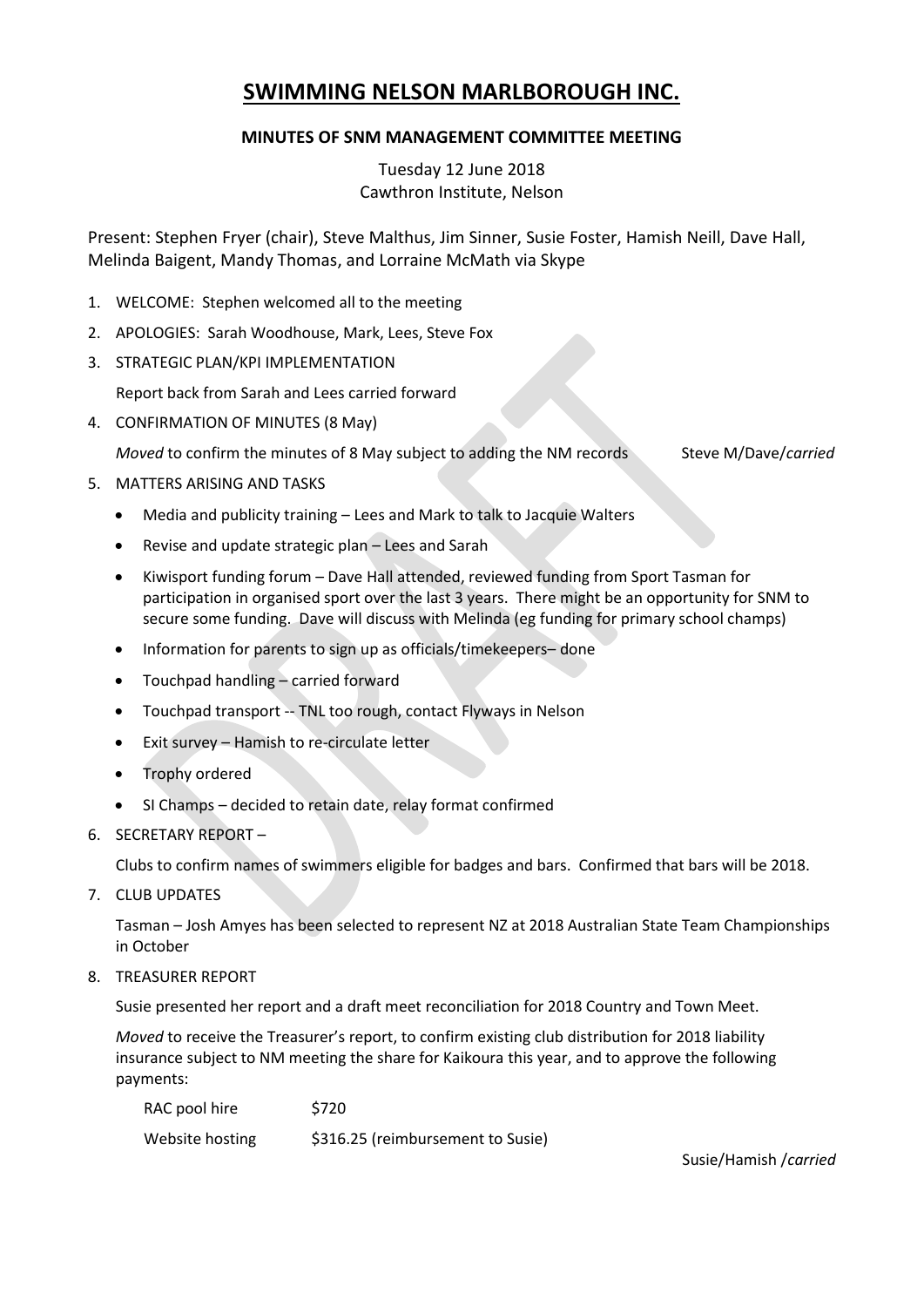#### 9. REGISTRAR REPORT/MEETS MANAGEMENT

Jim thanked Mandy for running the Tasman Secondary School Meet.

Calendar

Blenheim has confirmed that they are happy to move their meet to 8 Sept.

*Moved* to confirm the meet calendar for the period 1 June to 31 December, including a BSC meet on 8 Sept Jim/Steve M/*agreed*

Registrar role

Draft circulated and comments invited. It was agreed that the draft is a good description to send to the Board.

*Moved* to receive the Registrar report and confirm the following as NM records:

| <b>BSC January Meet 27 January 2018</b>      |           |                  |    |         |                          |              |                   |
|----------------------------------------------|-----------|------------------|----|---------|--------------------------|--------------|-------------------|
| 200 Breast                                   | SC.       | 16 -             | M  | 2:32.06 | Jacob Northage           | <b>NLSNM</b> |                   |
| <b>Tasman Get XLR'8 – Meet 1 19 May 2018</b> |           |                  |    |         |                          |              |                   |
| 400 Free                                     | SC.       | 12 <sup>12</sup> | М  | 4:46.38 | Mathew Peacock           | <b>NLSNM</b> |                   |
| Tasman Get XLR'8 – Meet 2 9 June 2018        |           |                  |    |         |                          |              |                   |
| 200 Back                                     | SC.       | 15               | F. | 2:24.89 | <b>Bree Anderson</b>     | <b>NLSNM</b> |                   |
| 50 Back                                      | <b>SC</b> | 18               | м  | 28.70   | Matai McGuinniety        | <b>NLSNM</b> |                   |
| 400 IM                                       | <b>SC</b> | 18               | М  | 4:52.53 | <b>Matai McGuinniety</b> | <b>NLSNM</b> |                   |
|                                              |           |                  |    |         |                          |              | Jim/Susie/carried |
|                                              |           |                  |    |         |                          |              |                   |

• Registration fees

Jim also noted that SNZ has raised their registration fees marginally. The message from SNZ is misleading because it only shows the SNZ portion of the fees. On the database the fees include the regional portion as well. Jim to contact Amber at SNZ to ask for fees information relevant to SNM.

#### 10. PUBLICITY/COMMUNICATION REPORT

No report.

11. FUNDING REPORT

Grants received for medals, but not lane hire for SNM Short Course Champs.

SI Secondary School Champs ribbons – Agreed to order the ribbons with the year on it

*Moved* to authorise expenditure of approximately \$300 for purchase of ribbons for SI Secondary School Champs Jim/Steve M/*carried*

12. SNZ LIAISON REPORT

Hamish reported there have been no regional teleconferences, but there is an SNZ Roadshow in Nelson tomorrow. Committee members are encouraged to attend.

Feedback on Zonal Champs submitted to SNZ. Key thing was that we wanted event rotated around the zones. SNZ has circulated a summary of responses -- outcomes unclear.

13. TECHNICAL

Nothing to report.

14. COACHING REPORT

Nothing to report.